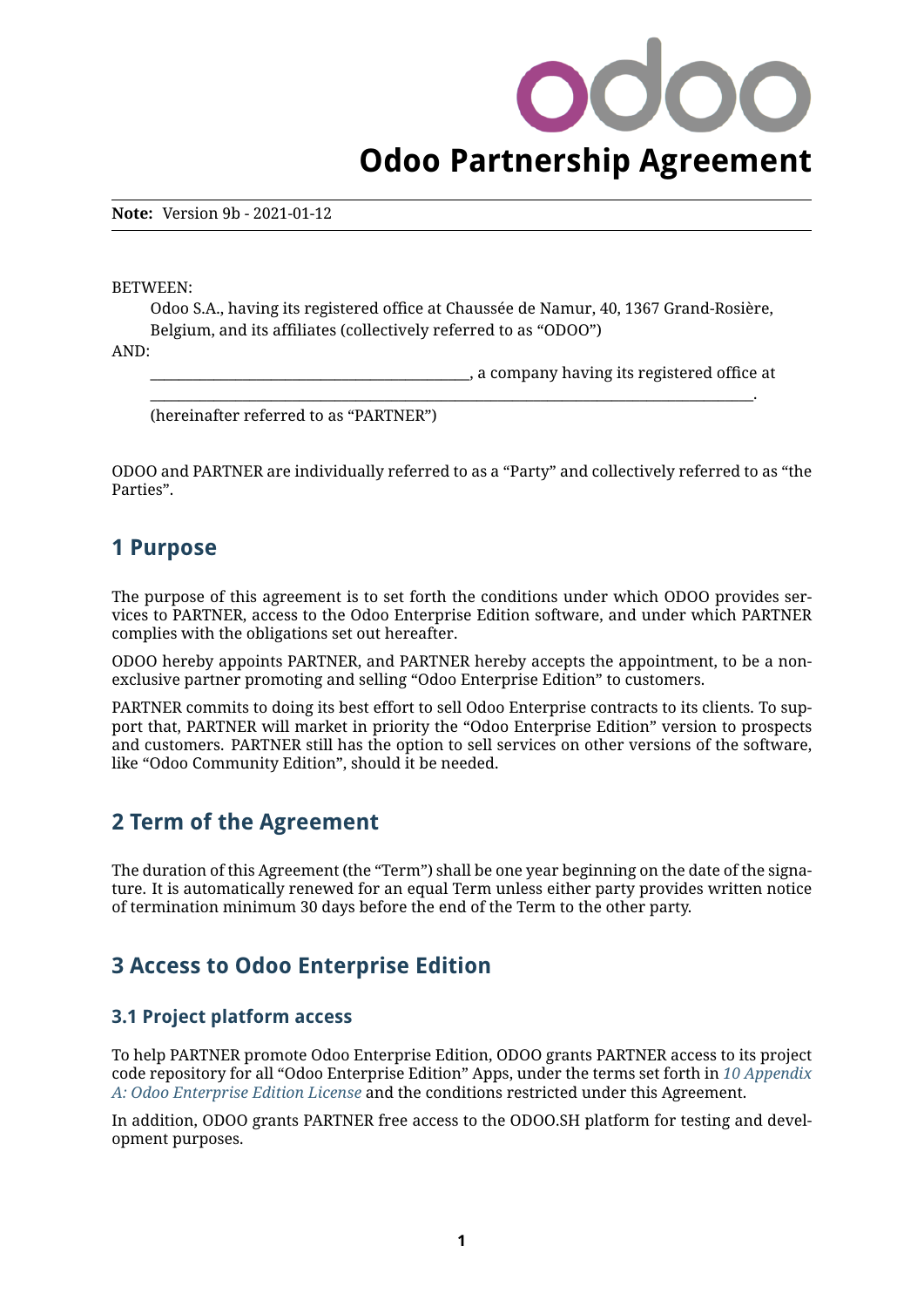#### <span id="page-1-0"></span>**3.2 Restrictions**

PARTNER commits to keeping confidentiality of the source code of Odoo Enterprise Edition Apps within its staff. Access to the source code of Odoo Enterprise Edition for customers is governed by the Odoo Enterprise Subscription Agreement. PARTNER agrees to NOT redistribute this code to third parties without the written permission of ODOO.

PARTNER commits to not offer services on Odoo Enterprise Edition to customers who are not covered by an Odoo Enterprise subscription, even during the implementation phase.

Notwithstanding the above, PARTNER commits to wholly preserve the integrity of the Odoo Enterprise Edition code that is required to verify the validity of usage of Odoo Enterprise Edition and to collect statistics that are needed for that purpose.

# **4 Partnership Services**

#### **4.1 Partnership levels**

The Odoo partner program consists of two types of partnerships and four levels; "Learning Partners" is for companies who want everything necessary to start implementing Odoo, without visibility as an official partner until they get the required experience; "Official Partners" is for companies who want the visibility as Ready, Silver, and Gold, according to their experience with Odoo.

Partnership level granted to PARTNER depends on the annual new Odoo Enterprise revenue generated for ODOO (in terms of Odoo Enterprise Users sold), the number of certified resources and the customer Retention Rate. Renewals of existing contracts do not count towards the number of Users Sold, but PARTNER still gets a commission on these contracts as stated in section *[4.2](#page-2-0) [Benefits](#page-2-0)*.

The table below summarizes the requirements that have to be met for each partnership level.

|                                               | Learning | Official: | Official: | Official: |
|-----------------------------------------------|----------|-----------|-----------|-----------|
|                                               | Partner  | Ready     | Silver    | Gold      |
| Annual New Odoo Enterprise Users Sold         |          | 10        | 75        | 200       |
| Number of Certified Employees on at least one | - 0      |           |           |           |
| of the 3 last Odoo versions                   |          |           |           |           |
| Minimum Retention Rate                        | n/a      | n/a       | 70%       | 80%       |

The Retention Rate is defined as the ratio between the number of Odoo Enterprise contracts that are currently active, and the number of Odoo Enterprise contracts that have been active at some point in the last 12 months

Certifications are personal, so when a certified staff member leaves or joins the company, PART-NER must notify ODOO.

PARTNER's partnership level will be reviewed quarterly by ODOO, and adjusted to the highest level for which the 3 requirements are met.

However, "Official Partners" may be upgraded automatically to a higher level once they reach the 3 requirements for that higher partnership level.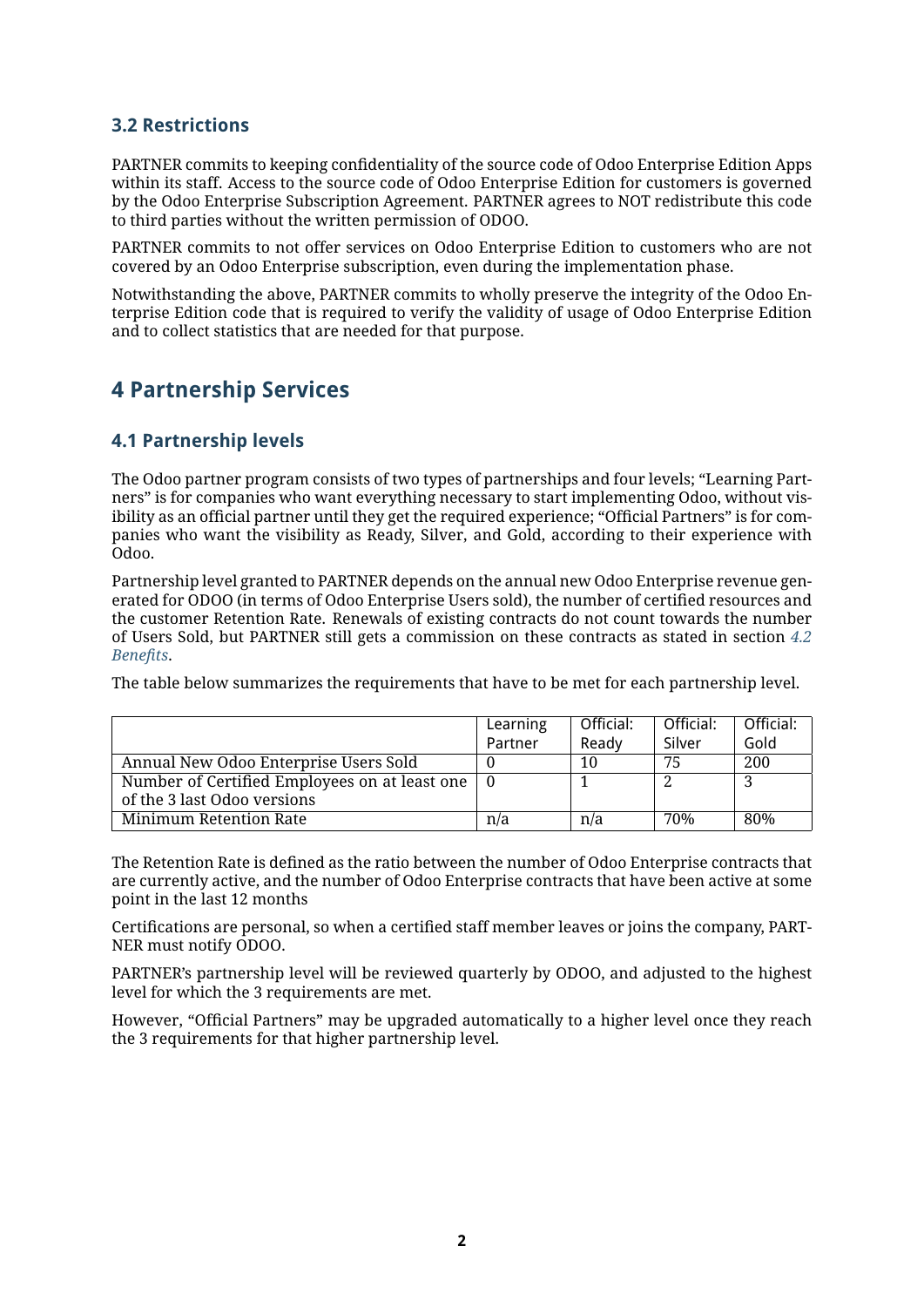### <span id="page-2-0"></span>**4.2 Benefits**

The details of the benefits for each level of the partnership are described in the table below:

|                                                   | Learning        | Official:  | Official:  | Official:  |
|---------------------------------------------------|-----------------|------------|------------|------------|
|                                                   | Partner         | Ready      | Silver     | Gold       |
| Recognition                                       |                 |            |            |            |
| Visibility on odoo.com                            | N <sub>0</sub>  | "Ready     | "Silver    | "Gold      |
|                                                   |                 | Partner"   | Partner"   | Partner"   |
| Right to use "Odoo" trademark and Partner Logo    | <b>Yes</b>      | Yes        | <b>Yes</b> | Yes        |
| <b>Training benefits</b>                          |                 |            |            |            |
| <b>Sales Coaching &amp; Webinars</b>              | <b>Yes</b>      | Yes        | Yes        | <b>Yes</b> |
| <b>Access to Odoo Knowledge Base</b>              | Yes             | Yes        | <b>Yes</b> | Yes        |
| <b>Software benefits</b>                          |                 |            |            |            |
| Access to Odoo Enterprise source code and Github  | <b>Yes</b>      | <b>Yes</b> | Yes        | <b>Yes</b> |
| repository                                        |                 |            |            |            |
| Odoo Enterprise trial extension code              | <b>Yes</b>      | Yes        | <b>Yes</b> | <b>Yes</b> |
| Access to Odoo.sh for testing and development     | <b>Yes</b>      | Yes        | Yes        | <b>Yes</b> |
| purposes                                          |                 |            |            |            |
| <b>Sales benefits</b>                             |                 |            |            |            |
| Commission on Odoo SH platform <sup>1</sup>       | 10%             | 100%       | 100%       | 100%       |
| Commission on Odoo Enterprise                     | 10%             | 10%        | 15%        | 20%        |
| <b>Commission on Maintenance of Extra Modules</b> | 82%             | 82%        | 82%        | 82%        |
| Dedicated Account Manager & Partner Dashboard     | $\overline{No}$ | Yes        | <b>Yes</b> | <b>Yes</b> |
| <b>Marketing benefits</b>                         |                 |            |            |            |
| Access to marketing material                      | Yes             | Yes        | <b>Yes</b> | <b>Yes</b> |
| PARTNER Event - ODOO support & Promotion          | No              | Yes        | Yes        | Yes        |

### **4.3 Partner Recognition**

ODOO will promote "Official Partners" on the Odoo Partners list on odoo.com.

ODOO grants PARTNER, on a non-exclusive basis, the right to use and reproduce the ODOO Partner logo of the corresponding partnership level, and the "Odoo" name in relation to this partnership agreement.

Each Party undertakes to respect all the rights of the other Party in all the items referred to in the previous paragraph and, more particularly, each Party shall refrain from causing any analogy or creating any confusion between their respective company in the mind of the general public.

### **4.4 Training Benefits**

PARTNER has access to the ODOO knowledge base for the duration of this Agreement. The ODOO knowledge base is an online e-platform containing a set of commercial, marketing and functional documents, to help PARTNER acquire and leverage Odoo knowledge, grow its business, attract more customers, and build brand awareness.

PARTNER will have access to commercial coaching provided by their dedicated Account Manager, as appointed by ODOO.

PARTNER also has the option to purchase support services or training by subscribing to an Odoo Success Pack, for an extra fee.

<span id="page-2-1"></span><sup>&</sup>lt;sup>1</sup> up to a maximum of 150 $\epsilon$  (or 180\$) of monthly commission per subscription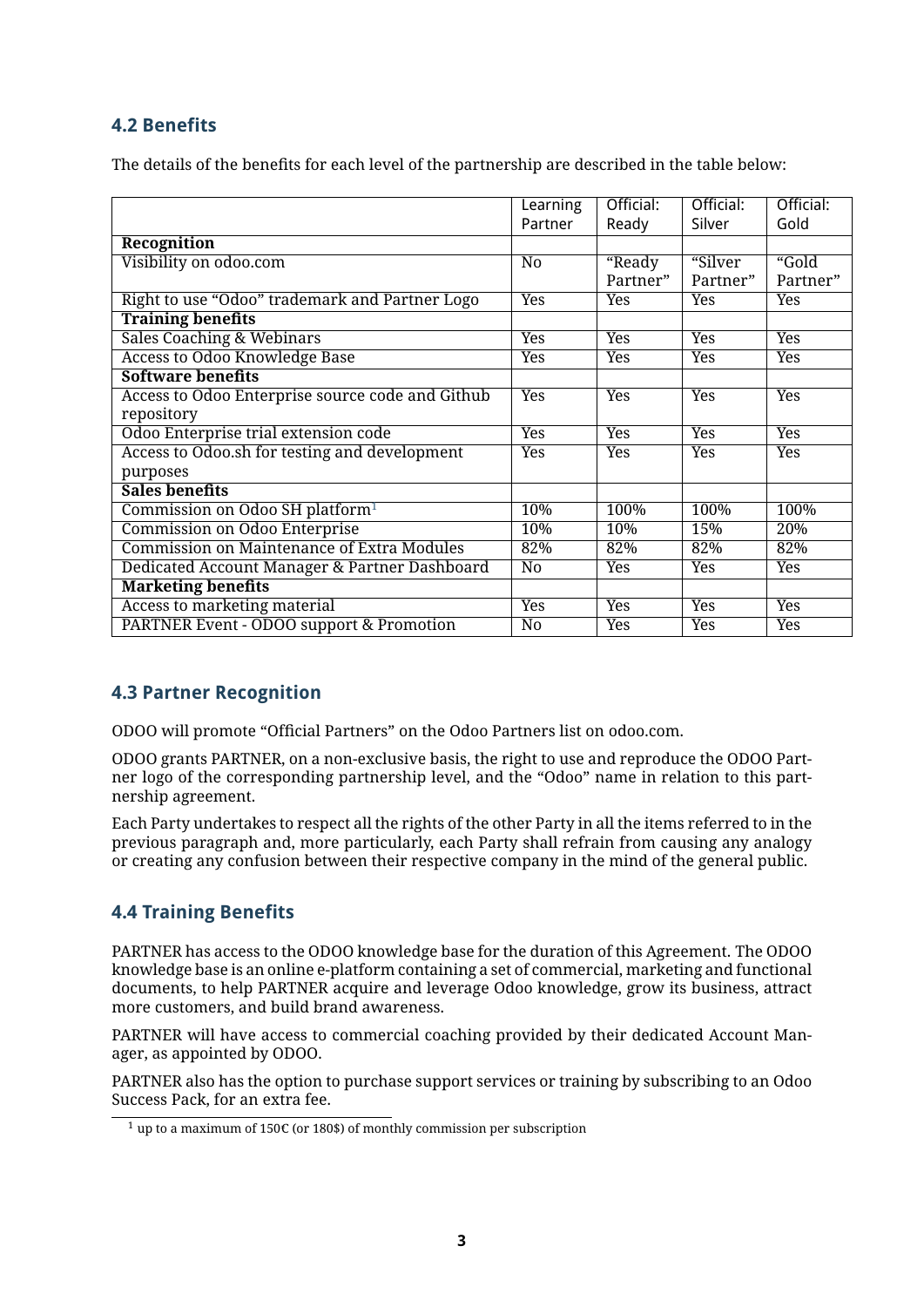#### **4.5 Commissions on Odoo Services sold by PARTNER**

For ODOO services purchased by a customer through PARTNER, and as long as PARTNER maintains a contractual relationship with the corresponding customer, PARTNER shall receive a commission according to the table of section *[4.2 Benefits](#page-2-0)* and their Partnership level at the date of the customer invoice.

Once a month, PARTNER will receive a purchase order with the commission due for the preceding month. Based on this purchase order, PARTNER shall invoice ODOO, and will be paid within 15 days upon receipt of the invoice.

#### **Maintenance of Covered Extra Modules**

PARTNER acknowledges and agrees that when a customer decides to Work with PARTNER $^2$  $^2$  , ODOO will delegate the Maintenance of Covered Extra Modules to PARTNER, who becomes the main point of contact of the customer.

PARTNER shall only receive the commission for the Maintenance of Covered Extra Modules as long as the customer does not notify ODOO that they want to stop Working with PARTNER.

### **5 Fees**

PARTNER agrees to pay the Partnership Annual Fee upon receipt of the annual invoice sent by ODOO. The fee will be specified in writing at the time of signature of this agreement.

PARTNER acknowledges that the above-mentioned Partnership fee is not refundable.

### **6 Termination**

In the event that either Party fails to fulfill any of its obligations arising herein, and if such a breach has not been remedied within 30 calendar days from the written notice of such breach, this Agreement may be terminated immediately by the non-breaching Party.

**Surviving Provisions:** The sections "*[3.2 Restrictions](#page-1-0)*", "*[7 Liability and Indemnities](#page-4-0)*", and "*[9 Gov](#page-5-1)[erning Law and Jurisdiction](#page-5-1)*" will survive any termination or expiration of this Agreement.

#### **6.1 Consequence of termination**

#### **On expiry or termination of this Agreement, PARTNER:**

- shall not use anymore the materials and the Odoo brand name, trademarks and logos or claim the existence of any partnership or relationship with ODOO ;
- shall comply with its obligations during any notice period prior to such termination ;
- may not use Odoo Enterprise anymore, for development, test or production purpose

<span id="page-3-0"></span><sup>2</sup> "Working with an Odoo Partner" and "Covered Extra Modules" are defined in the Odoo Enterprise Subscription Agreement between ODOO and customers.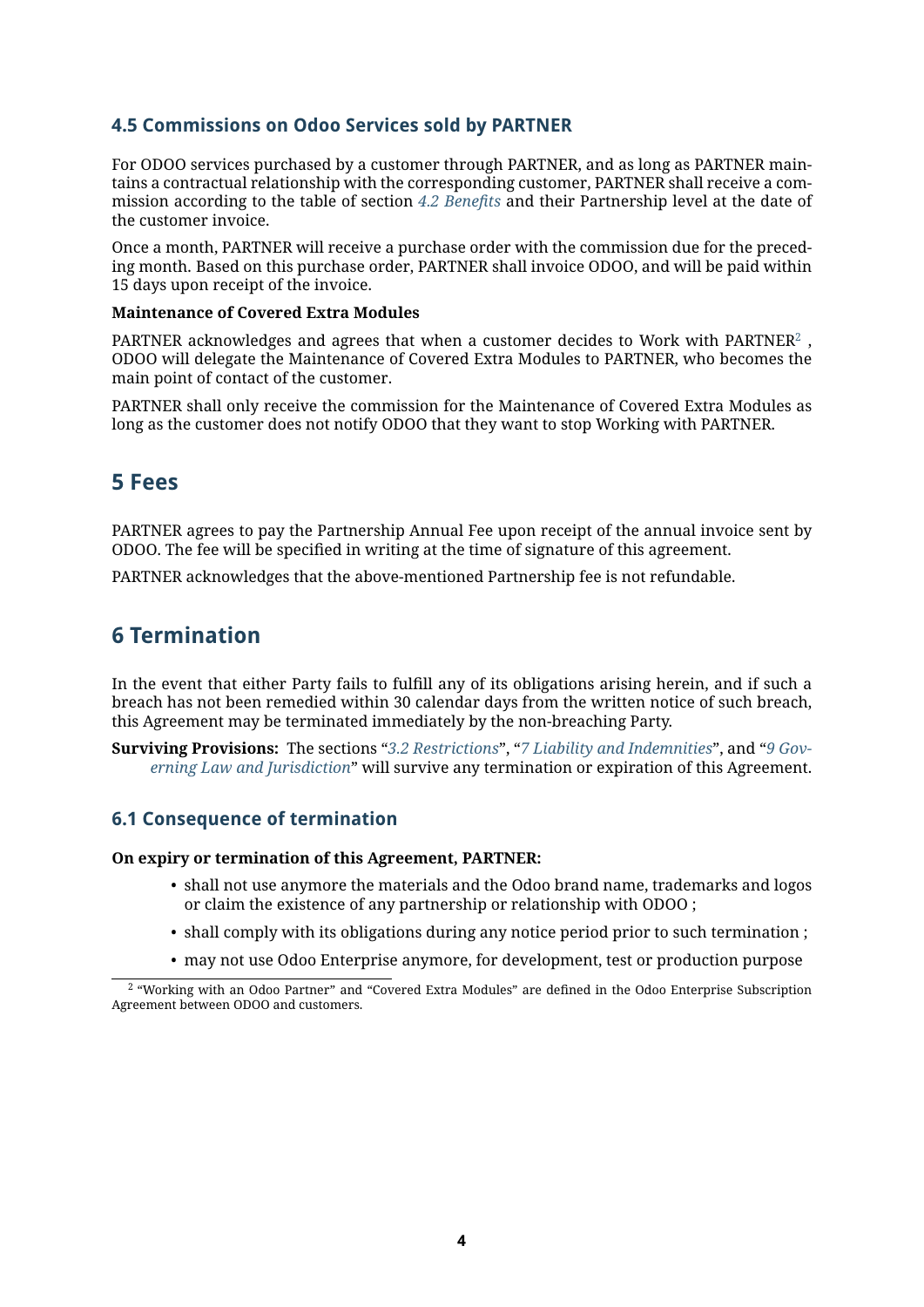# <span id="page-4-0"></span>**7 Liability and Indemnities**

Both Parties are bound by a best endeavours obligation hereunder.

To the maximum extent permitted by law, ODOO's liability for any and all claims, losses, damages or expenses from any cause whatsoever and howsoever arising under this Agreement will be limited to the direct damages proved, but will in no event exceed for all damage-causing event or series of connected events causing damages the total amount for the fees paid by PARTNER in the course of the six (6) months immediately preceding the date of the event giving rise to such claim.

In no event will ODOO be liable for any indirect or consequential damages, including but not limited third parties or customer claims, loss of revenue, profits, savings, loss of business or other financial loss, costs of standstill or delay, lost or corrupted data arising out of or in connection with the performance of its obligations under this Agreement.

PARTNER acknowledges that he has no expectations and has received no assurances that any investment made in execution of this Agreement and the Odoo Partnership Program will be recovered or recouped or that he shall obtain any anticipated amount of profits by virtue of this Agreement.

# **8 Brand Image**

The "Odoo" mark (including the word mark and its visual representations and logos) is the exclusive property of ODOO.

ODOO authorizes PARTNER to use the "Odoo" mark to promote its products and services, for the duration of this agreement only, as long as:

- There is no possible confusion that the service is provided by PARTNER, not ODOO;
- PARTNER does not use the word "Odoo" in their company name, product name, domain name, and does not register any trademark that includes it.

Both Parties shall refrain from harming the brand image and reputation of the other Party, in any way whatsoever, in the performance of this Agreement.

Non-compliance with the provisions of this section shall be a cause for termination of this Agreement.

#### **8.1 Publicity**

PARTNER grants ODOO the nonexclusive right to use PARTNER's name or trademarks in press releases, advertisements or other public announcements.

In particular, PARTNER accepts to be mentioned in the official list of Odoo Partners on odoo.com, and that PARTNER's logo and trademarks may be used for this purpose only.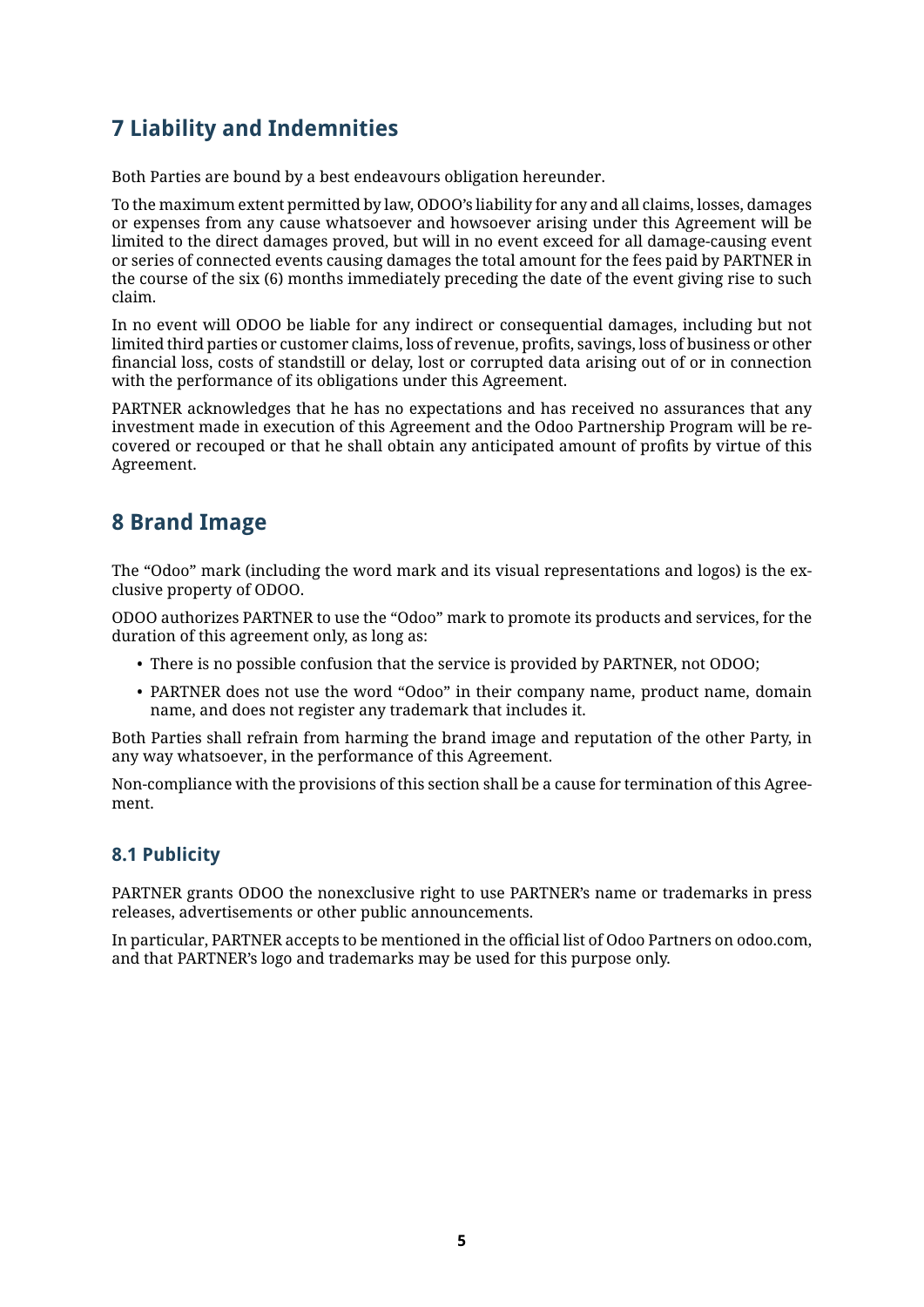### **8.2 No Soliciting or Hiring**

Except where the other Party gives its consent in writing, each Party, its affiliates and representatives agree not to solicit or offer employment to any employee of the other Party who is involved in performing or using the Services under this Agreement, for the duration of the Agreement and for a period of 12 months from the date of termination or expiration of this Agreement. In case of any breach of the conditions of this section that leads to the termination of said employee toward that end, the breaching Party agrees to pay the other Party an amount of EUR ( $\epsilon$ ) 30 000.00 (thirty thousand euros).

#### **8.3 Independent Contractors**

The Parties are independent contractors, and this Agreement shall not be construed as constituting either Party as a partner, joint venture or fiduciary of the other, as creating any other form of a legal association that would impose liability on one Party for the act or failure to act of the other or as providing either Party with the right, power or authority (express or implied) to create any duty or obligation of the other.

### <span id="page-5-1"></span>**9 Governing Law and Jurisdiction**

This Agreement will be governed by and construed in accordance with the laws of Belgium. All disputes arising in connection with the Agreement for which no amicable settlement can be found shall be finally settled by the Courts of Belgium in Nivelles.

**Signatures**

For ODOO, For PARTNER,

# <span id="page-5-0"></span>**10 Appendix A: Odoo Enterprise Edition License**

Odoo Enterprise Edition License v1.0

This software and associated files (the "Software") can only be used (executed, modified, executed after modifications) with a valid Odoo Enterprise Subscription for the correct number of users.

With a valid Partnership Agreement with Odoo S.A., the above permissions are also granted, as long as the usage is limited to a testing or development environment.

You may develop Odoo modules based on the Software and distribute them under the license of your choice, provided that it is compatible with the terms of the Odoo Enterprise Edition License (For example: LGPL, MIT, or proprietary licenses similar to this one).

You may use Odoo modules published under any license along with the Software, provided that their license is compatible with the terms of the Odoo Enterprise License (Including, but not limited to, any module published on the Odoo Apps Store on odoo.com/apps)

It is forbidden to publish, distribute, sublicense, or sell copies of the Software or modified copies of the Software.

The above copyright notice and this permission notice must be included in all copies or substantial portions of the Software.